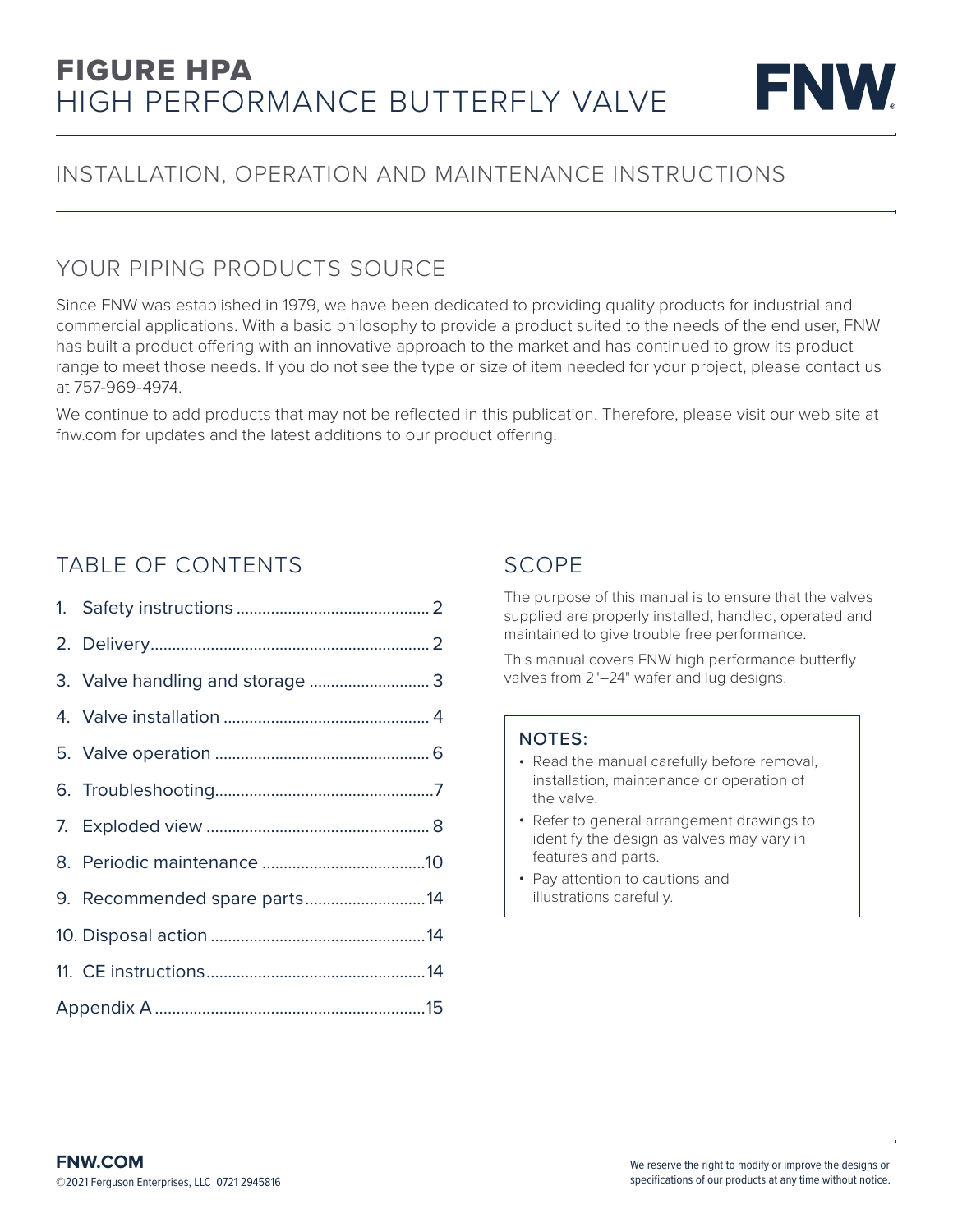

### 1. SAFETY INSTRUCTIONS

#### **Do not exceed the valve pressure-temperature**

**rating limitations.** Exceeding the pressure-temperature rating limitations marked on the valve may result in significant damage to the valve and personal injury. Users of these valves should ensure that the process design pressure-temperature is less than or equal to the rated pressure-temperature of the valves. If required, user should incorporate appropriate limiting and monitoring devices in the system for safe operation of the valve.

**Use the valve for specified application only.** User to ensure that the valve is used only for the specified application as agreed between the manufacturer and the purchaser.

Follow the safety rules and regulations. User must be aware of all the safety rules and regulations related to the environment in which the valve is to be used.

**Do not disassemble the valve or remove it from the pipeline while the valve is pressurized.** Disassembling or removing a pressurized valve will result in uncontrolled pressure release. Always isolate the relevant part of the pipeline, release the pressure from the valve and remove the media before moving the valve. Be aware of the type of media involved. Protect people and the environment from any harmful or poisonous substances. Make sure that no dust or dirt can enter the pipeline during valve maintenance.

**Beware of disc movement and keep hands, tools and other foreign objects out of the valve opening while valve is actuated.** Disconnect supply sources and make sure valve actuation is in "fail safe" state before performing any work. Failure to do this may cause damage and/or personal injury.

### 2. DELIVERY

- 2.1 HPA Butterfly Valves are shipped with the disc in fully closed position for the protection of the disc.
- 2.2 The valve specification details are marked on the nameplate and valve body. A typical nameplate is shown in Fig. 1.
- 2.3 The valves are delivered with end protecting caps to avoid damage of internals and flange facing.
- 2.4 Handwheels for gear operated valves are packed separately in the same packing box. The pin is attached to the gear box shaft using an adhesive tape.
- 2.5 For lever operated valves, the hand lever is either assembled with the valve or shipped loose depending on size.

| PROD. CODE:-          |  |
|-----------------------|--|
| REF NO:-              |  |
| SIZE (NPS):-          |  |
| ASME BODY PR. CLASS:- |  |
| PR. AT 38°C (100°F):- |  |
| Pmax (Tallow):-       |  |
| BODY/DISC:-           |  |
| STEM/SEAT:-           |  |
| SR. NO:-              |  |
| TAG NO:-              |  |
| <b>MFG DATE:-</b>     |  |

**Fig. 1** Sample nameplate

### CHECK:

- Tag numbers and details of valves upon receipt.
- Valves thoroughly for any damages that may have occurred during transit.
- Condition of end protectors.

In case of any discrepancies in the above-mentioned details or discovery of any kind of damage to the valve upon delivery, please contact a FNW or manufacturer representative.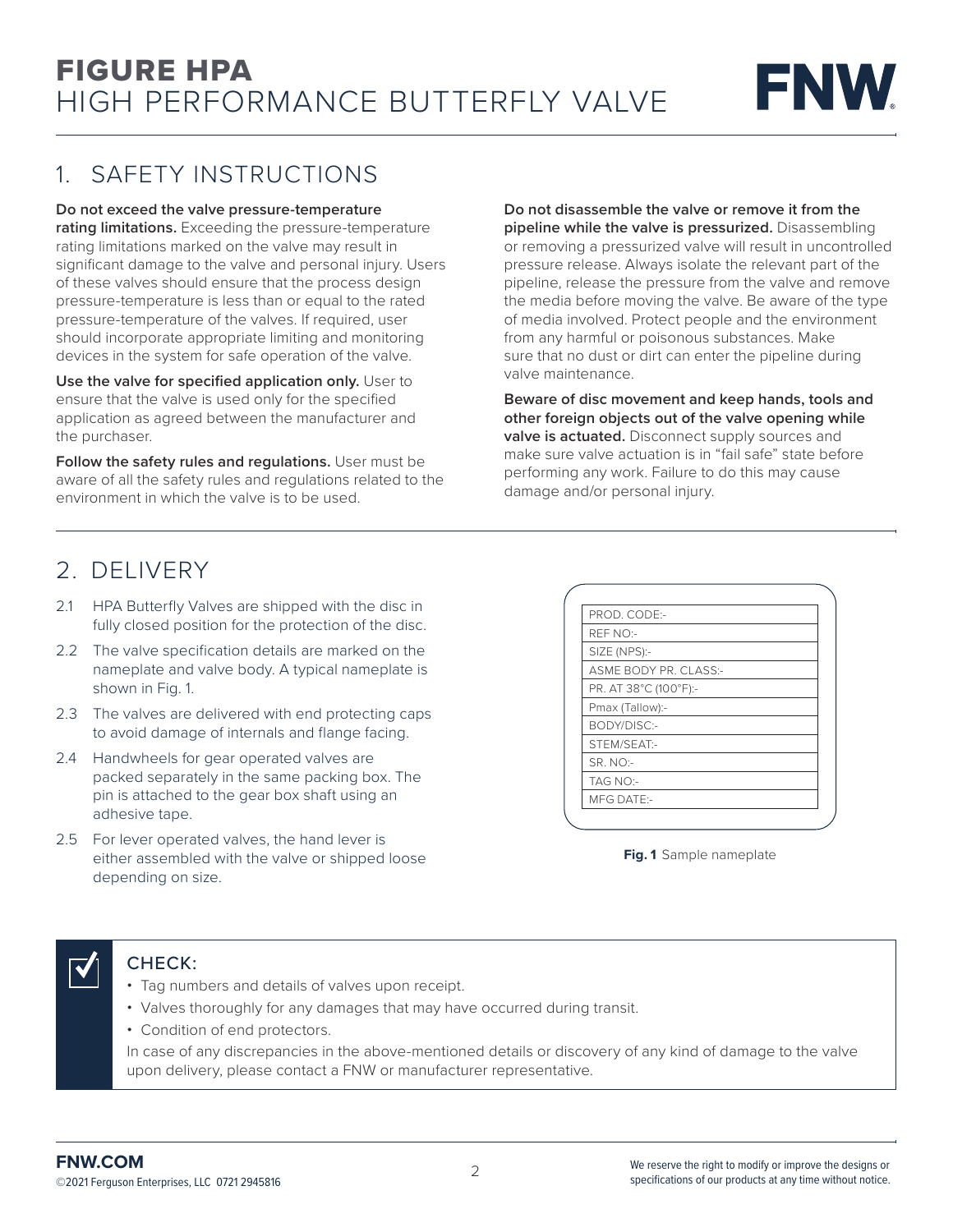

## 3. VALVE HANDLING AND STORAGE

### **3.1 HANDLING**

- 3.1.1 Valve shall be properly supported and secured before moving to prevent possible damage to valve and property or harm to personnel.
- 3.1.2 Do not drag the valve on the ground during transportation. A minimum of one-foot height from the ground is recommended while moving the valve.
- 3.1.3 When handling the valve or the valve package, bear in mind its weight. Never lift the valve or valve package near the actuator or operator. Do not sling crane straps or wires around any automation components such as lever, gear, actuator, accessories and tubing to avoid any load acting on it. Place the lifting device securely around the valve body while handling the valve. Refer to Fig. 2.

#### CORRECT WRONG



**Fig. 2** Lifting the valve

- 3.1.4 Valve shall not be handled with the handwheel fixed to the gear unit. The handwheel shall be dismantled before handling and transporting of the valve.
- 3.1.5 Extreme care shall be taken to check that the stem and automation components (such as lever, gear, actuator, accessories, and tubing) are not bent, pinched or damaged during handling.

### **3.2 STORAGE**

- 3.2.1 Clean the valves and ensure that end protectors are in place before the valves are stored, as dry contaminants like dust, sand, grit, etc. can scratch the metal seating surfaces and the soft inserts, leading to leakages on full pressure operation.
- 3.2.2 Valves shall be stored in an indoor/covered area which is dust free, dry and well ventilated to protect from rain and storm. Refer to Fig. 3.



**Fig. 3** Properly covered storage

- 3.2.3 The valve shall always be maintained in an ambience with temperature higher than the dew point with a preferred range from 40°C to 29°C at the storage location to avoid collection of water droplets on the valve surface.
- 3.2.4 Do not keep the valve directly on the floor. Valve shall be placed on a wooden pallet with at least 6" from the floor.
- 3.2.5 Care should be exercised not to damage the extended portions of the stem housing and automation components during storage.
- 3.2.6 Do not apply tar, grease or any other foreign materials inside the valve aside from proper lubrication, as it could impair valve performance.

### DO NOT:

- Store the valve outdoors.
- Store valve without end protectors.
- Place or drag the valve on the floor.
- Place and/or handle valve in positions that may damage the valve or its accessories.

#### CAUTION: y

- Improper storage and/or handling may cause valve assembly damage or deformation, which will affect performance of the valve. Disc/seat damage can impair sealing capabilities and increase operation torque.
- Valve must not be stored for more than 2 years.
- When valves are stored for a long time, open and close the valve once every 3 months.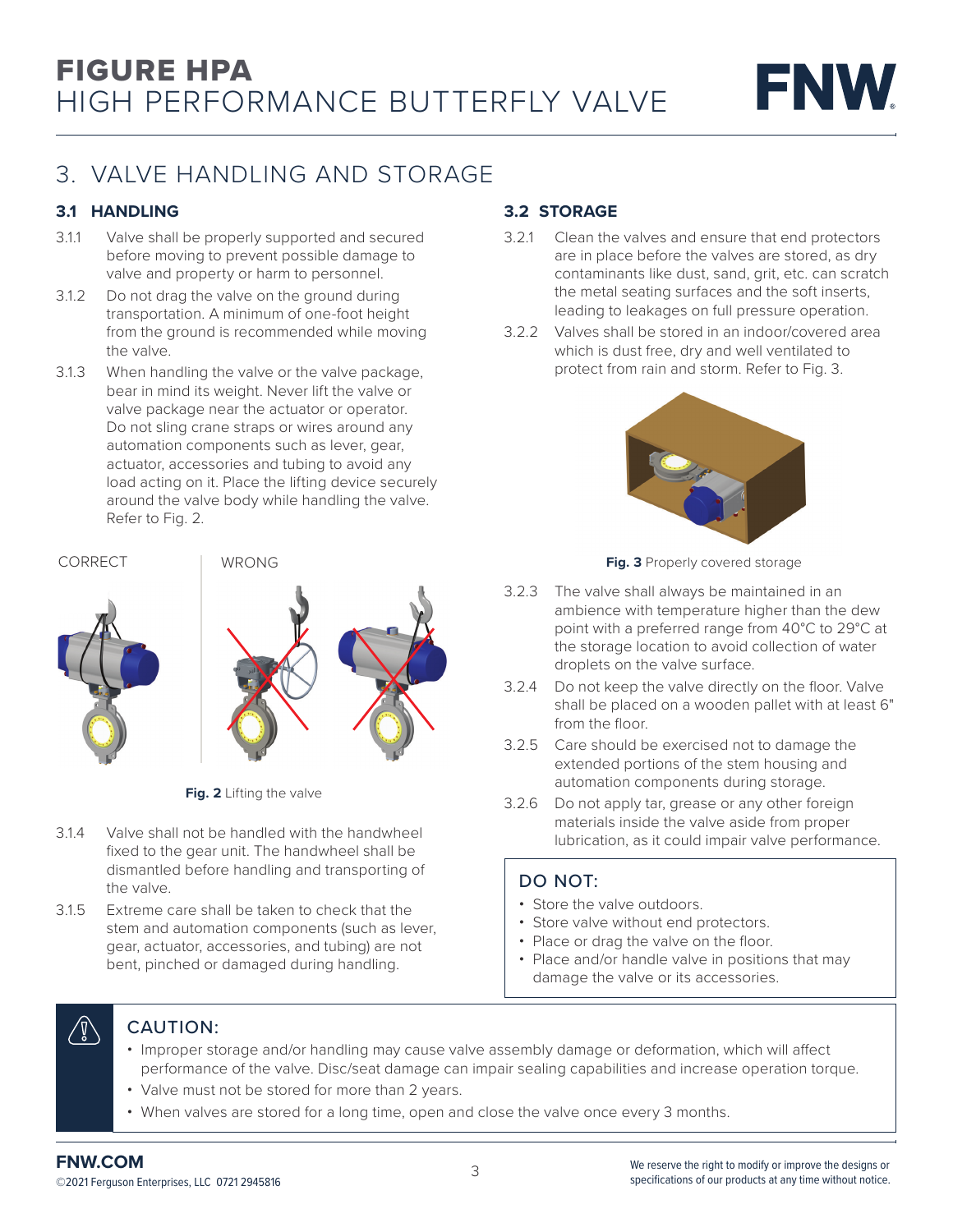

### 4. VALVE INSTALLATION

### **4.1 GENERAL**

- 4.1.1 Carefully unpack the valve and check for tags or identification plates, etc. If the nameplates and/ or tags are lost or destroyed during shipment or storage, or if it is not legible, contact an FNW or manufacturer representative for assistance before installing the valve.
- 4.1.2 Check valve for any damage and check condition of end protectors. Upon discovery of any damage, contact an FNW or manufacturer representative prior installation.
- 4.1.3 Look for any special warning tags or plates attached to the valve; if there are any, take appropriate action.
- 4.1.4 HPA Series butterfly valves are recommended to mount the valve in the preferred flow.
- 4.1.5 Never install the valve with the actuator on the underneath side of the pipeline. Refer to Fig. 4.
- 4.1.6 It is recommended to remove all foreign particles from the pipeline by flushing it with a suitable fluid. Corrosion inhibitors shall be added to the flushing medium to prevent any corrosion from trapped fluids.
- 4.1.7 Remove the valve end protectors and protective sheath within the flow bore of the valve.
- 4.1.8 After removal of end protectors, thoroughly clean valve ports and cavities and ensure the flange gasket faces are free from dust or debris.



**Fig. 4** Incorrect mounting position (picture for reference).

- 4.1.9 Gasket contact faces of the valve and pipe flanges shall be inspected thoroughly for scratches or any defects.
- 4.1.10 After cleaning, operate the valve for at least two complete cycles before installing.

### CAUTION:

- If valve is not cleaned or if cleaning is done only after valve installation, valve cavities may form a natural trap in the piping system and any impurities not dissolved or washed out by the flushing fluid/line fluid may settle in such cavities and adversely affect valve performance.
	- Only properly qualified personnel must do the installation.

### **4.2 FLANGED ENDS**

Refer Appendix section A1 for applicable standards.

- 4.2.1 The valve shall be in the closed position during installation process, except in case of fail OPEN valves; in such case additional care shall be taken not to damage the disc surface by any debris.
- 4.2.2 The pipes must be properly aligned, and provisions made to minimize stresses from thermal expansion. Always review pipe manufacturer's recommendations.
- 4.2.3 In cases of pipes with long overhangs, adequate support shall be provided at the flange ends of the pipe to avoid bending of pipes due to weight of the valve. Refer to Fig. 5.
- 4.2.4 Align the bolt holes of the valve end flange and pipe flange.
- 4.2.5 Insert gasket and tighten the bolts. Flange bolts shall be tightened evenly, using a torque wrench, in cross rotation to prevent damage to flanges.
- 4.2.6 For sequence of tightening of bolts. Refer to Appendix, section A2.



Fig. 5 Support to the valve (picture for reference).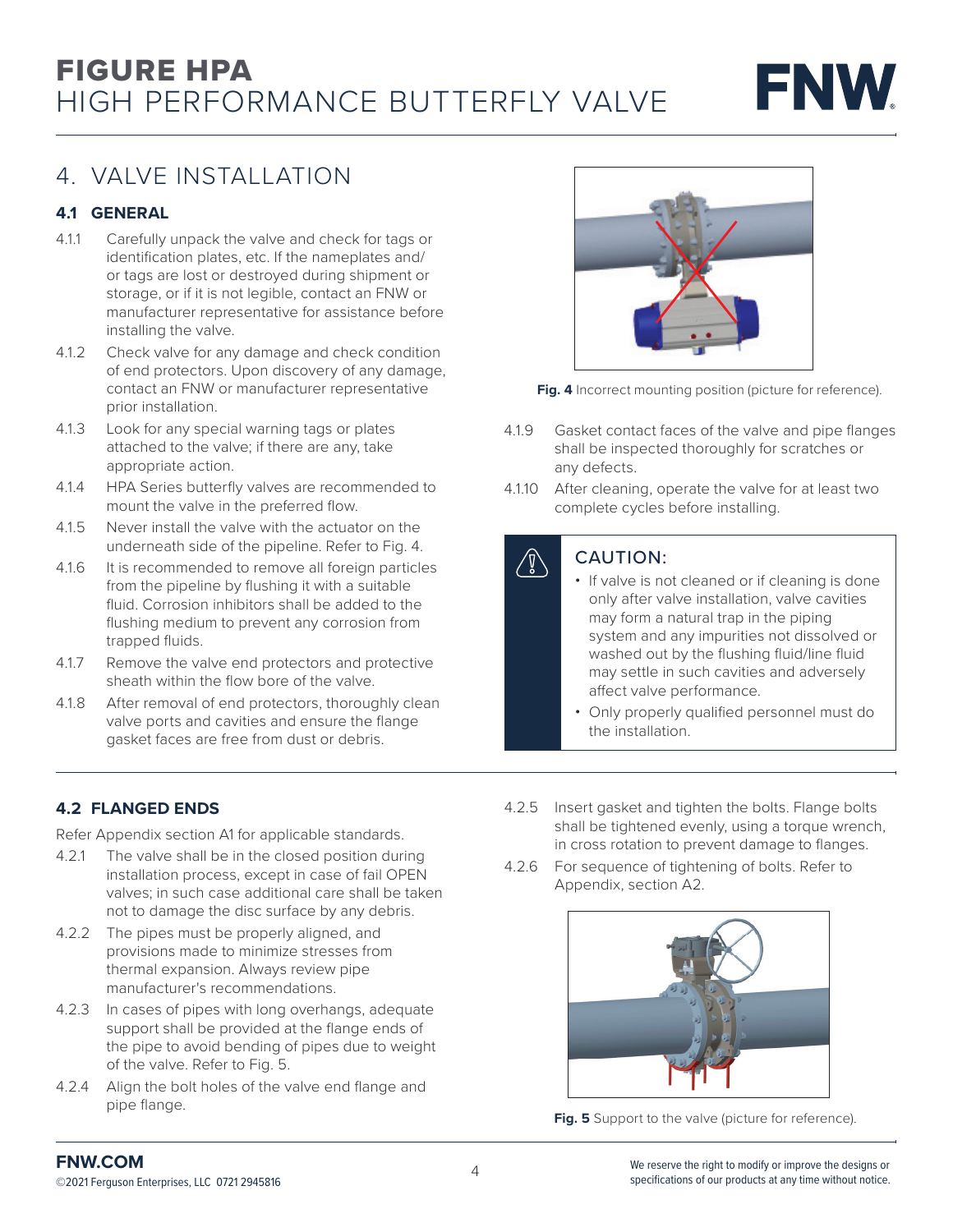

#### **4.3 CLEANING AND TESTING**

- 4.3.1 Clean the pipeline by flushing the system with a compatible liquid to remove any contaminants that may be present in order to avoid scratches being formed on the sealing surfaces by these contaminants.
- 4.3.2 While testing the pipeline, ensure that the media is clean and free from sand, dirt, pebbles, etc. Add corrosion inhibitors to the testing media to avoid any internal corrosion of the valve.
- 4.3.3 Operate the valve once to check for smooth operation.
- 4.3.4 If no obvious problems are observed, test pressure according to applicable standard may be applied and leak tightness and operability may be checked.

### CAUTION:

The improper alignment of the pipe and the valve during installation can lead to unbalanced tightening of the flanges which may cause excessive stress on the bolts and lead to leakage. Ensure all nuts, flanges and cables are properly fastened.

### CAUTION:

- Faulty installation may lead to valve and/or pipeline damage.
- Avoid contact with the valve closure element during cycling.
- During shell test, the valve shall be in the partially open position to prevent the seat from being subjected to the shell test pressure.

### CHECK:

- Installation of the valve as per the piping drawing.
- End protectors are not removed during storage and only to be removed before valve installation.
- General pipe and valve cleanliness.
- Face to face and/or end to end dimensions.
- Conformance of piping connectors with relevant standards or norms.
- Parallelism of piping flanges or piping connectors.
- Alignment of the bolt holes of the pipe and valve flanges.
- For availability of enough space for the valve and its accessories and for easy operation.
- The suitability and efficiency of valve and accessories support.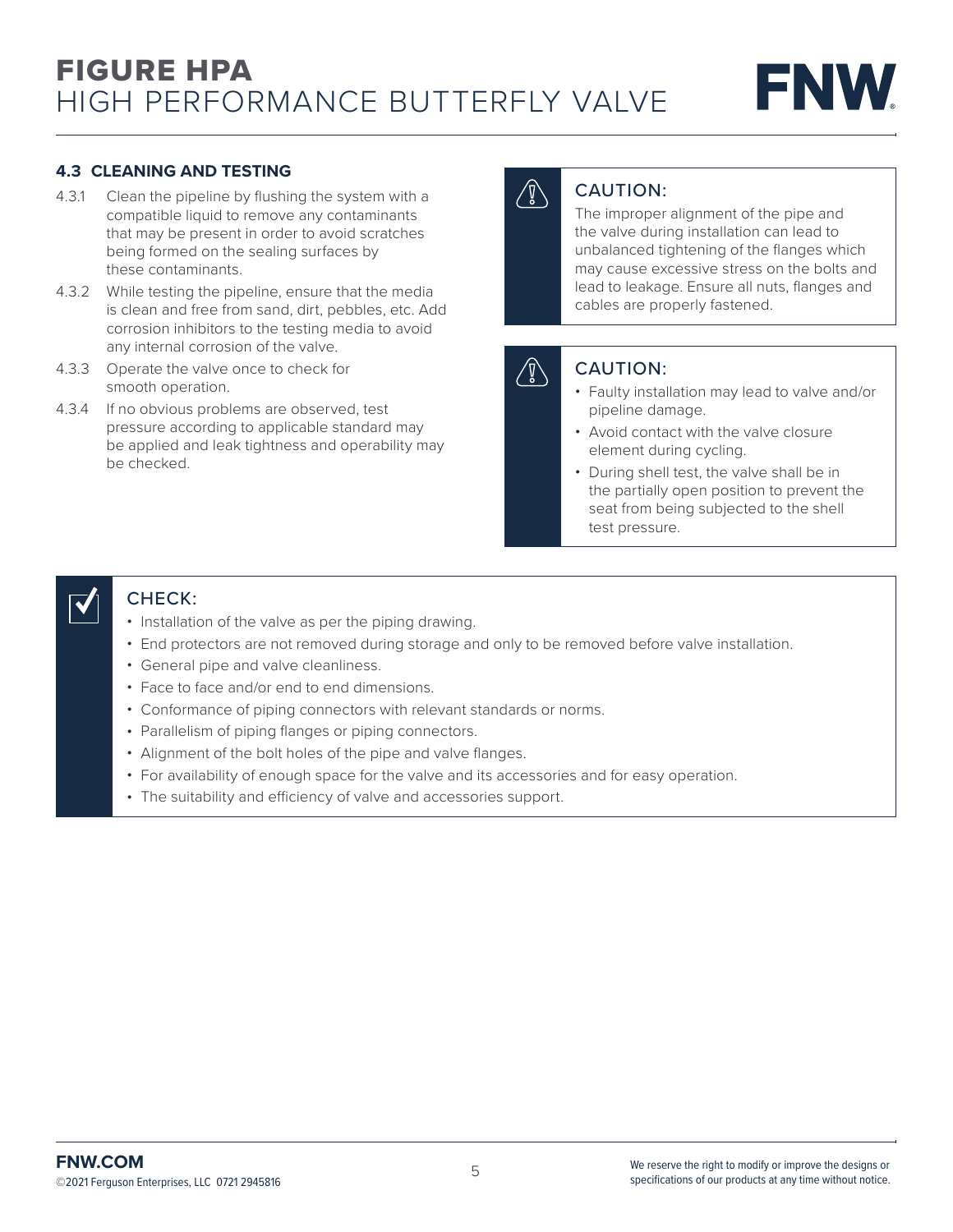### 5. VALVE OPERATION

### **5.1 GENERAL**

- 5.1.1 Operational life of the valve can be maximized if the valve is used within the rated range, in accordance with pressure, temperature and corrosion data.
- 5.1.2 For arrangement of the internal construction, refer to the Exploded View of the valve.

### **5.2 ACTUATION**

General instructions given below, refer to separate operator IOMs for further details.

- 5.2.1 **Mechanism:** The stem of the valve is rotated by using a wrench/handle/lever for small sized valves and by a gear unit in case of larger valves. Electric/hydraulic/pneumatic actuators can also be used for actuation.
- 5.2.2 **Wrench/handle/lever operated** valves shall be opened or closed by turning the operator by a quarter turn (90°).
	- Valve in open position the operator is in parallel (in-line) with the valve or pipeline.
- Valve in closed position the operator is perpendicular (crossed) with the valve or pipeline.
- 5.2.3 **Gear units** are provided on valves for easier operation. Usually, clockwise operation is for closing and anti-clockwise is for opening of the valve. The position of the valve can be noted by the position indicator provided on top of the gear unit. The number of turns will depend on the gear unit used. Gear units are of the self-locking type (i.e., the line fluid will not make the valve rotate) and the gear units have factory-set mechanical stopper screws for setting the exact opening and closing positions.

Refer to section 8.4 for how to adjust the mechanical stoppers, if required.

• Worm gear operators are packed with grease. Normally the grease is suitable for -20°C (-4°F) to 80°C (176°F). For other applications, consult the nearest FNW or manufacturer representative.

### CAUTION:

- HPA series butterfly valves are quarter-turn valves (i.e., 90° rotation of the disc makes the valve either fully opened or fully closed).
- Butterfly valves employed for throttling duties shall be limited to a max pressure drop of 20% of the inlet. Pressure at max open position.
- Recommended controls angles are between 25°-70°. Preferred angles for control valve sizing is 60°-65° open.
- Valve is to be operated for maximum 5 m/s velocity for liquids and 100 m/s for gaseous fluids.

# $\setminus \rbrack\!\rbrack$

### CAUTION:

- Keep hands, tools and other foreign objects out of the internals of valves. A remotely actuated valve might close without warning causing physical damage and personal injury. Disconnect valve from supply sources and make sure valve automation is in fail safe state before performing any maintenance work.
- In cases when valves are supplied as bare stem as per customer requirements, please ensure that the connecting devices for operator do not exert any axial or radial loads on the valve stem as it may lead to bending of the stem and excessive loading on the ball. Ensure the end cover of actuator position is interchanging to valve position when installing/mounting actuator to valve. Brackets, mounting hardware of product, are designed to support the weight of the automation assembly. Do not apply additional weight as this may result in leakage and performance failure of the valve assembly, causing possible seat damage and increase operation torque.
- Bare stem position indicator: When valve is closed, the position of the stem double-D or keyway is perpendicular to pipeline; when valve is open, the position of the stem double-D or keyway is parallel to pipeline.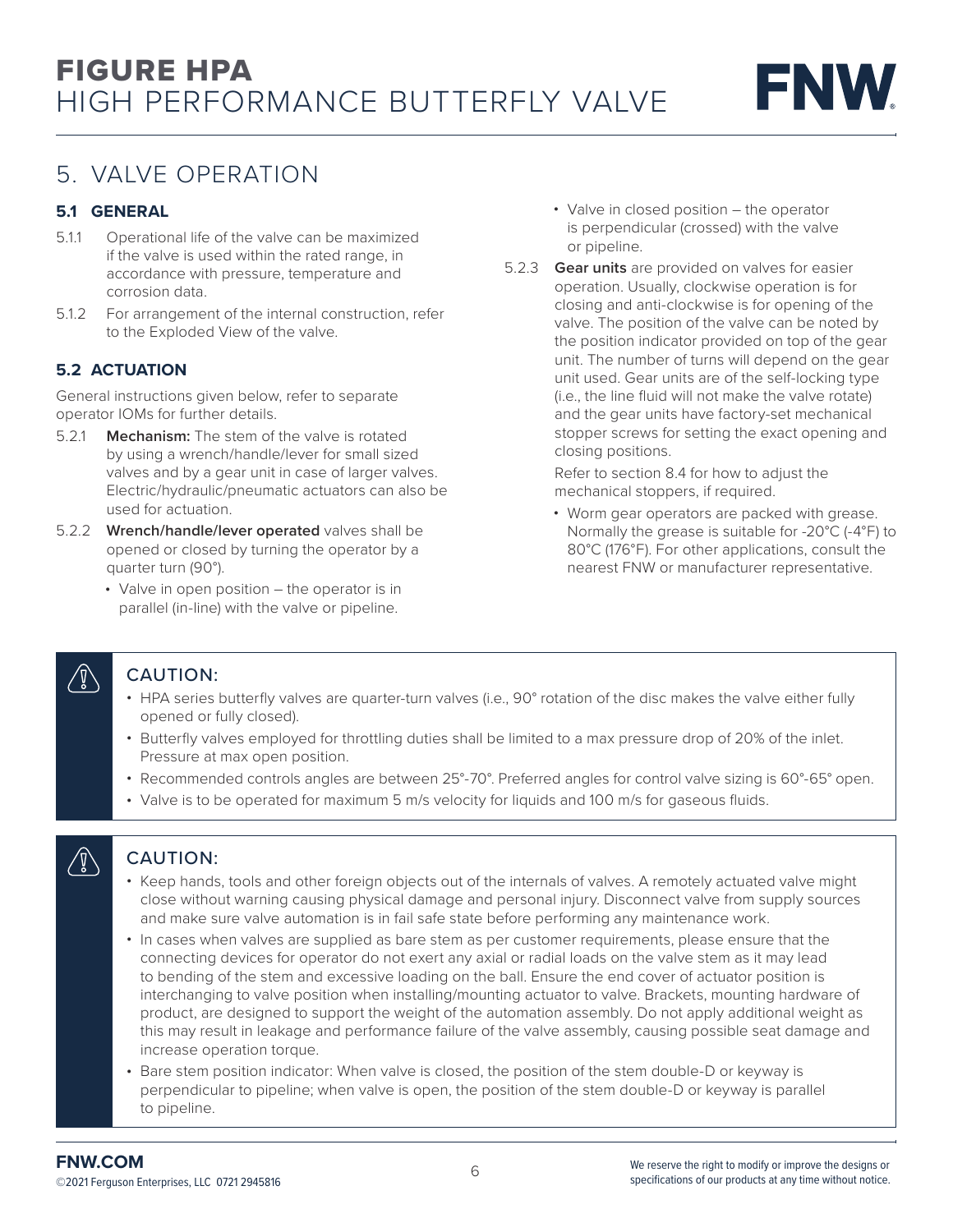

- Grease should be changed as follows: If operated frequently, after approximately 3 years. If operated rarely, after approximately 5 years.
- Recommended Greases: Servo gem EP2 (Extreme Pressure), Mobilux EP2, Oline EP2, Chevron EP2.
- 5.2.4 **Electric actuator**, which gives a multi-turn output, is fitted on the gear unit. The actuator drives the gear unit which in turn rotates the stem. Electrically actuated valves are provided with declutching mechanism for manual operation of the valve. For electric actuators, FNW or manufacturer recommends to strictly adhere to the instructions as per actuator manufacturer's manual.
- 5.2.5 **Pneumatic or hydraulic actuator** is fitted directly on the valve, without a separate gear unit, unless a separate manual override is requested as these actuators have built-in quarter turn mechanisms. For these actuators, FNW or manufacturer recommends to strictly adhere to the instructions as per actuator manufacturer's manual.

### **5.3 FIRE SAFETY (FIRE SAFE DESIGN)**

In the event of fire, the soft seals may burn out. In this condition, the line pressure pushes the metal seat ring against the disc. The disc makes contact with the metal seat ring to provide a fire safe metal sealing. Valves are tested to meet the fire safety requirements of international standards according to either API 607.

### CAUTION:

- Apply gradual force on the handwheel of the gear operator and do not apply sudden impacts.
- Do not apply extra leverage (using pipe/bar) when the end stops of the gear operator reach its extreme position.

### DO:

• Ensure that the valves in the pipeline affected by a fire are replaced as soon as possible for satisfactory performance.

### CAUTION:

- Use the valve only for applications for which it is designed and recommended for to avoid unexpected failure of the valve.
- Suspended particles in the line fluid may damage the soft components in valve.

## 6. TROUBLESHOOTING

The table below lists some common problems that may be encountered with double eccentric butterfly valves, the probable causes and recommended remedy to the problems. However, judgment and experience must be applied when working on the valves in actual field, based on site conditions.

| Symptom                           | <b>Possible Cause</b>                                                         | <b>Corrective Action</b>                                                                                                                 |  |
|-----------------------------------|-------------------------------------------------------------------------------|------------------------------------------------------------------------------------------------------------------------------------------|--|
| Stem packaging leaks<br>from top  | 1. Gland bolts loose<br>2. Packaging damaged or missing<br>3. Seal misaligned | 1. Tighten the bolts<br>2. Replace packaging (shut down first)<br>3. Replace and aligned it correctly                                    |  |
| Body gasket leaking               | 1. Body bolts loose<br>2. Body gasket damaged                                 | 1. Tighten the body bolts<br>2. Remove gasket                                                                                            |  |
| Valve leaks at<br>closed position | 1. Seat is worn or damaged<br>2. Disc edge is worn or damaged                 | 1. Replace seat as described in disassembly and assembly<br>2. Replace the disc. (Consult factory for potential<br>application problem.) |  |

**Table 1** Troubleshooting check list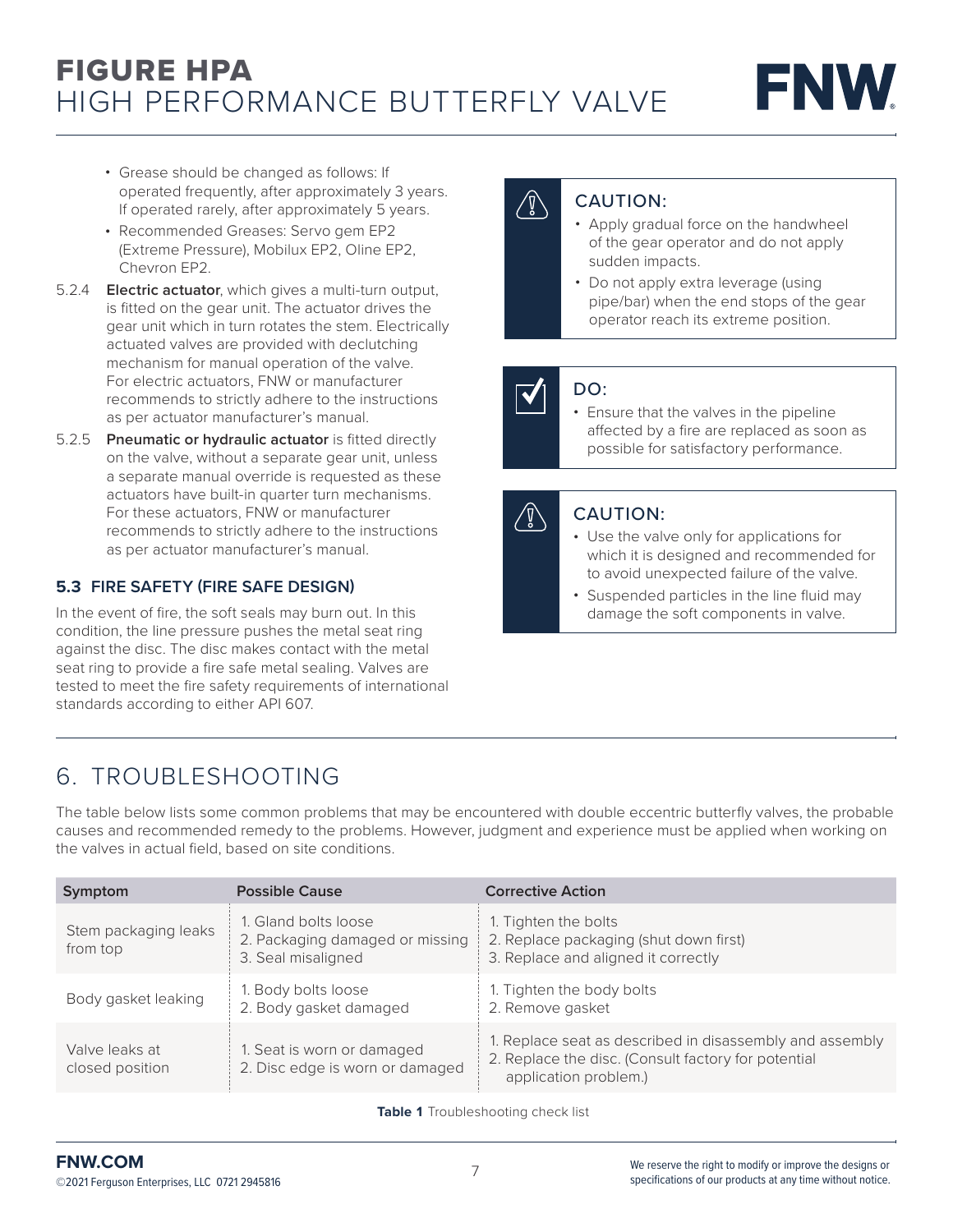

### 7. EXPLODED VIEW

**A: 2"–12" (Lug/Wafer)**



| <b>Item</b>    | <b>Description</b>  |
|----------------|---------------------|
| 1              | Body                |
| 2              | <b>Disc</b>         |
| 3              | Seat (Soft)         |
|                | Seat (Fire Safe)    |
| $\overline{4}$ | Stem (Soft Seat)    |
|                | Stem (Fire Seat)    |
| 5              | Seat Retaining Ring |
| 6              | Disc Spacer         |
| 7              | Bearing (Soft Seat) |
|                | Bearing (Fire Safe) |
| 8              | Wedge Pin           |
| 9              | Retainer Screw      |
| 10             | Packing Spacer      |

| Item | <b>Description</b>        |
|------|---------------------------|
| 11   | Gland Packing (Soft Seat) |
| 12   | Gland Packing (Fire Safe) |
| 13   | Stem Retainer             |
| 14   | Gland Flange              |
| 15   | Stud                      |
| 16   | <b>Belleville Spring</b>  |
| 17   | Hex Nut                   |
| 18   | Cover Gasket (Soft Seat)  |
|      | Cover Gasket (Fire Safe)  |
| 19   | <b>Bottom Cover</b>       |
| 20   | Punch Washer              |
| 21   | Hex Hd Screw              |
| 22   | Seat Gasket (Fire Safe)   |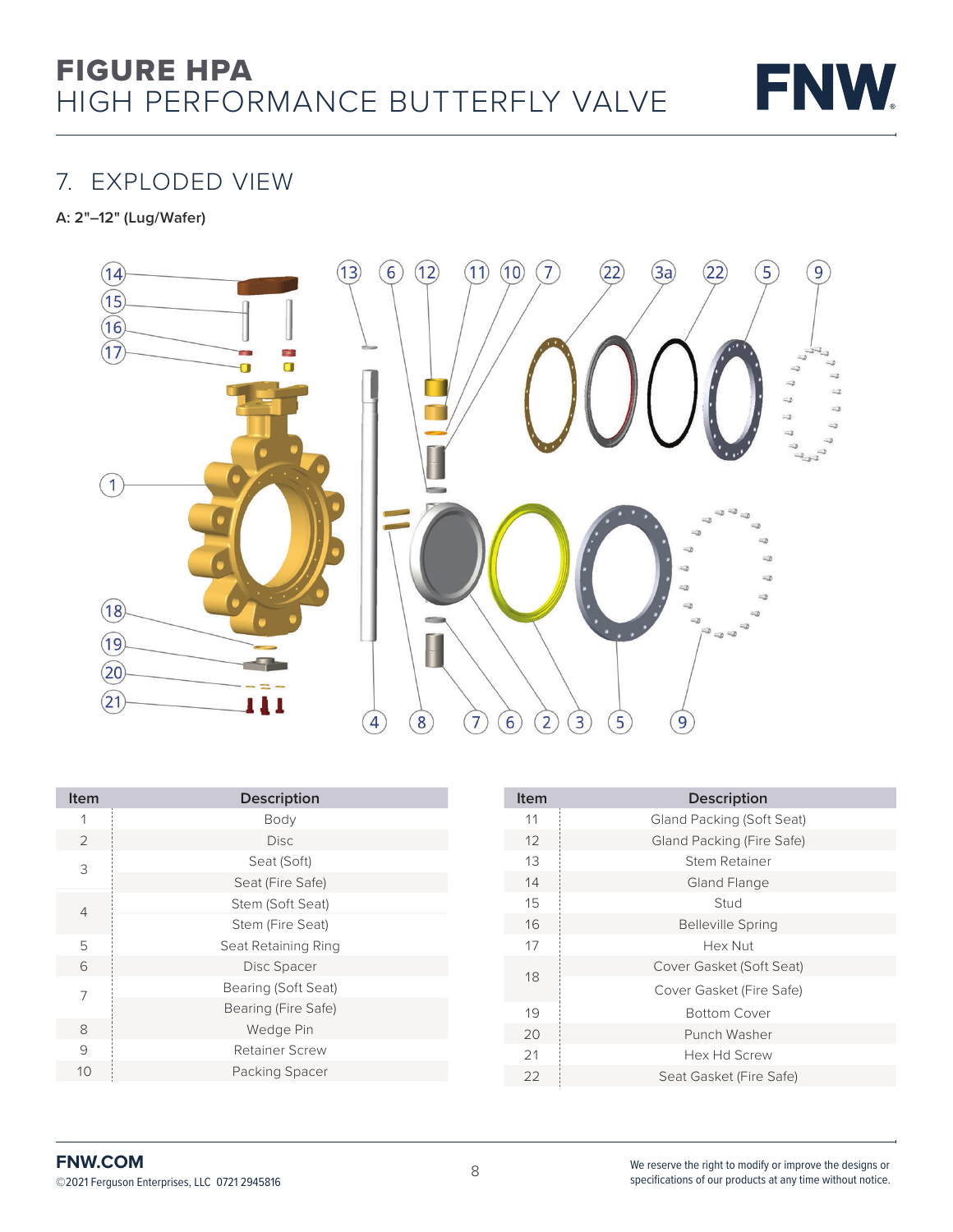

#### **B: 14"–24" (Lug/Wafer)**



| <b>Item</b>    | <b>Description</b>        |
|----------------|---------------------------|
| 1              | Body                      |
| $\overline{2}$ | Disc.                     |
| 3              | Seat (Soft)               |
|                | Seat (Fire Safe)          |
| 4              | Stem (Soft Seat)          |
|                | Stem (Fire Seat)          |
| 5              | Seat Retaining Ring       |
| 6              | Disc Spacer               |
| 7              | Bearing (Soft Seat)       |
| 8              | Wedge Pin                 |
| 9              | <b>Retainer Screw</b>     |
| 10             | Packing Spacer            |
| 11             | Gland Packing (Soft Seat) |
| 12             | Gland Packing (Fire Safe) |
|                |                           |

| <b>Item</b> | <b>Description</b>       |
|-------------|--------------------------|
| 13          | Stem Retainer            |
| 14          | Gland Flange             |
| 15          | Stud                     |
| 16          | <b>Belleville Spring</b> |
| 17          | Hex Nut                  |
| 18          | Cover Gasket (Soft Seat) |
|             | Cover Gasket (Fire Seat) |
| 19          | <b>Bottom Cover</b>      |
| 20          | Punch Washer             |
| 21          | Hex Hd Screw             |
| 22          | Seat Gasket (Fire Safe)  |
| 23          | <b>Mounting Plate</b>    |
| 24          | Counter Sunk Screw       |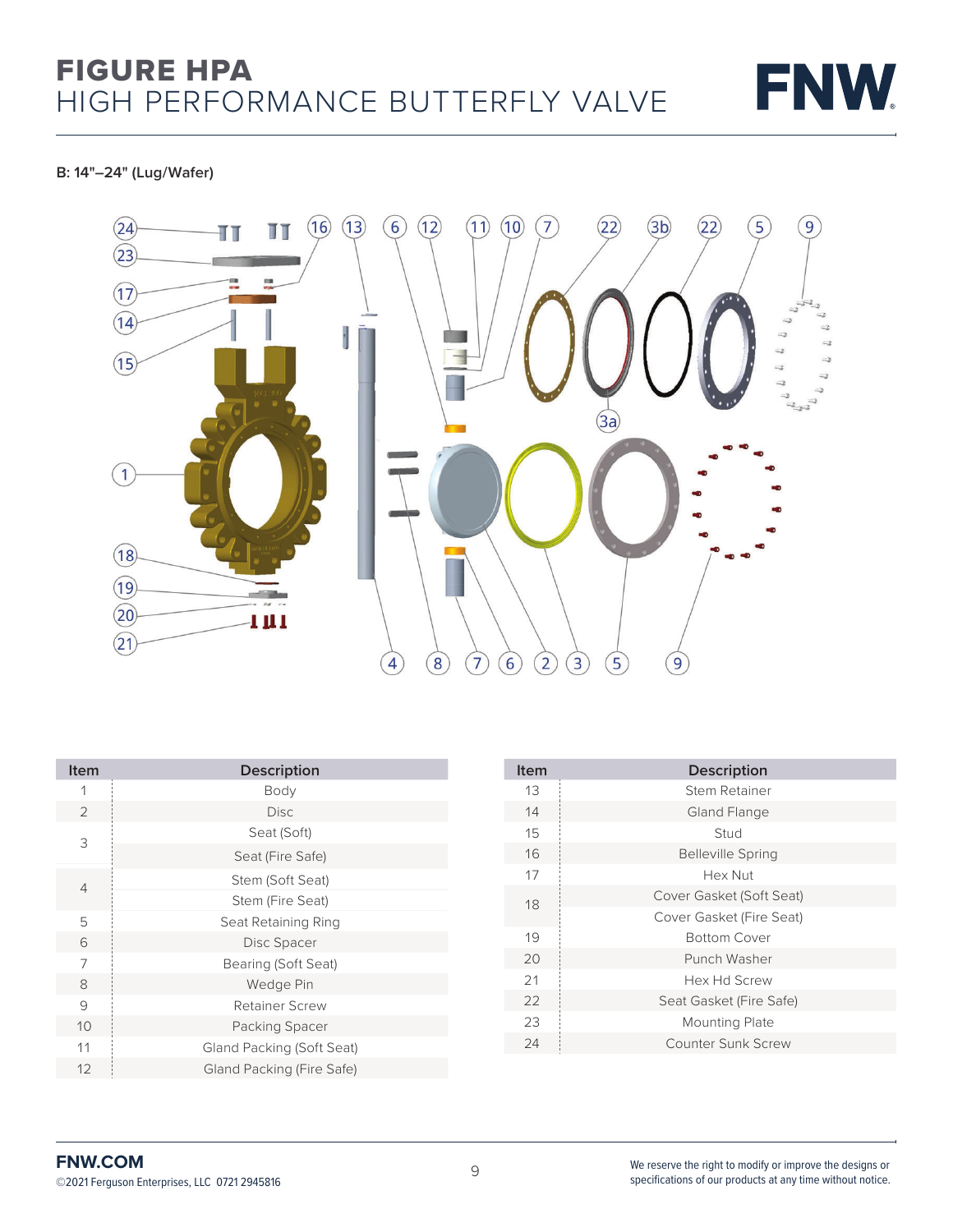

## 8. PERIODIC MAINTENANCE

### CAUTION:

- For your safety, it is important that these precautions be taken before removal of the valve from the line or before disassembly.
- De-pressurize the line before removing the bolting.
- Wear protective clothing and equipment appropriate for the line fluid.
- Ensure cavity pressure is relieved.
- Cycle the valve several times before disassembly to relieve pressure completely.
- Disconnect valve from supply sources and make sure valve actuation is in fail safe state before performing any maintenance work.

### **8.1 GENERAL**

- 8.1.1 For extended valve life and better operability, FNW or manufacturer recommends periodic inspection and maintenance of the valves as per the procedure explained below. To avoid valve failure during operation, all valves in a process plant should be periodically inspected thoroughly to detect the wear of disc, seats, seals and even body. It is recommended that on such occasions seats, seals and bushings should be replaced.
- 8.1.2 The type of process, fluids involved, working conditions and location of the valves in the process plants will determine the frequency of periodic inspection/maintenance to be made at the time of partial or total shutdown of the plant. Preventive maintenance is essential as failure to do so may cause an emergency shutdown of the plant.
- 8.1.3 Use genuine FNW spare parts only for maintenance and replacements. Refer to Section 9.
- 8.1.4 Studs and nuts fixing pipeline flanges and valves to be properly tightened and in position, if found loose.
- 8.1.5 Gland nuts and bolts to be inspected and ensured that they are intact and not loosened during service. Properly tighten the nuts by means of spanner or wrench if found loose. Over tightening of gland nut may damage the gland seal packing and stem.

8.1.6 Once the valve is repaired, it should undergo a complete set of tests to make sure that the valve is adequate for required working conditions. Hydro/ Pneumatic tests should be carried out as per the specifications relevant to the valve (Refer to GAD or specifications related to order).

### **8.2 OPERABILITY AND TORQUE**

8.2.1 Check for ease of operation of the valve.

### **8.3 STEM LEAKAGE**

- 8.3.1 Any major leakage at the stem region can easily be detected by observing for unexpected pressure drops in the pipeline.
- 8.3.2 Minor leakage at the stem region may be detected by using soap bubbles, after removing the operator (actuator/gear/lever) unit.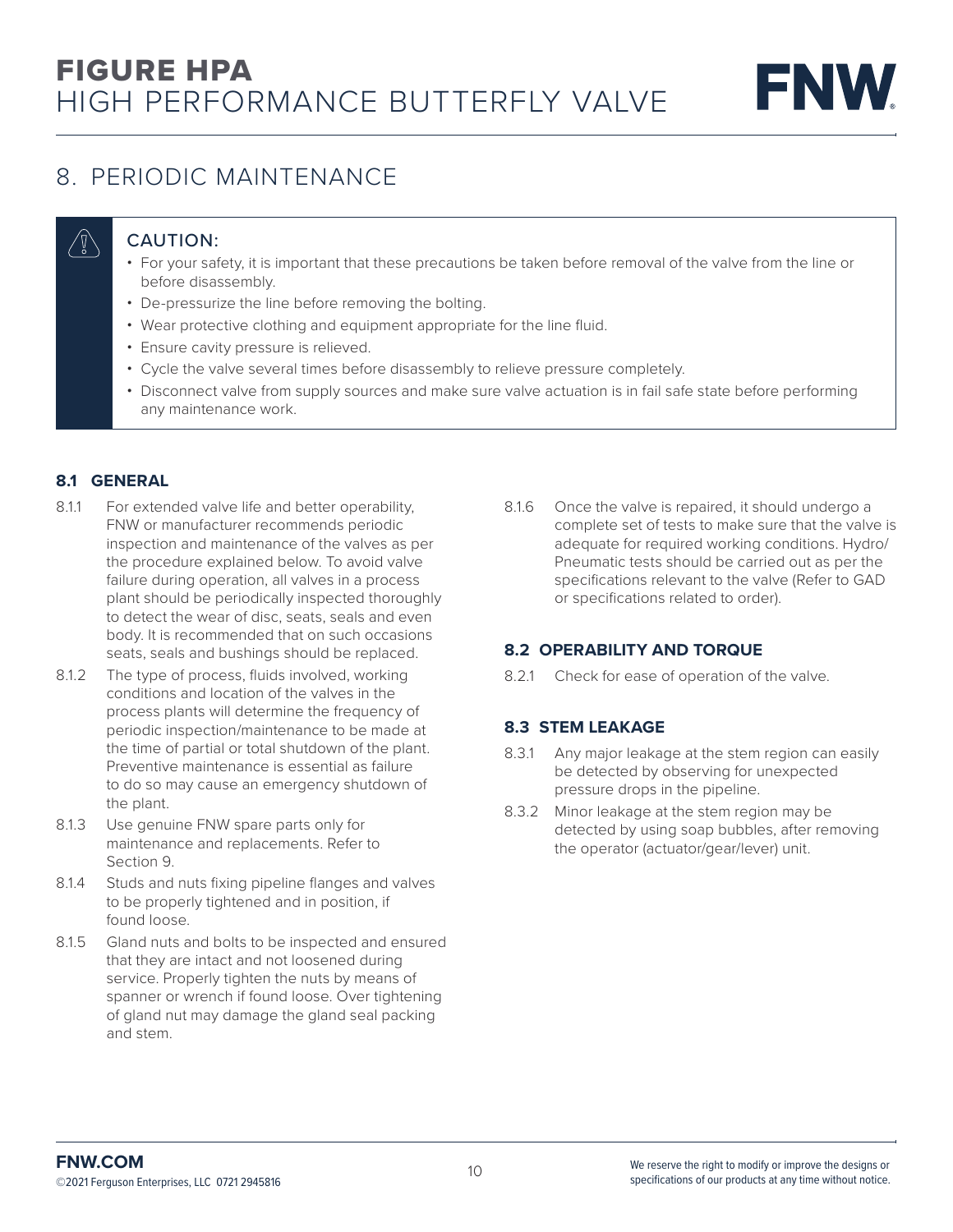#### **8.4 GEAR STOPPER ADJUSTMENT PROCEDURE**

- 8.4.1 Before changing the setting, ensure that the nut locking washer is intact. If not intact, then only proceed for resetting.
- 8.4.2 Loosen the lock nut by unlocking the nut washer. Loosen left side bolt for one rotation. Rotate the handwheel in the clockwise direction to close the valve till it is stopped by the left side bolt.

#### **STOPPER BOLT ARRANGEMENT**

- 8.4.3 The adjustment of valve should be within  $\pm 5^{\circ}$  of mean position indicated by the indication plate.
- 8.4.4 Check valve leakage after adjustment. If valve is found leaking again repeat the procedure. If no leakage is detected, then tighten the lock nut and lock washer.



### CAUTION:

• If complete disassembly becomes necessary, replacement of seats and all seals is recommended.

**Fig. 6** Gear unit

• Once the valve is dismantled, the soft seals and gasket shall be changed. Make sure these parts are available before dismantling of valve.

#### **8.5 DISMANTLING PROCEDURE**

- 8.5.1 Depressurize the line and open the valve to drain the line.
- 8.5.2 Before removal from the line, cycle (open and close) the valve to relieve residual pressure in the body cavity.
- 8.5.3 Always fully close valve before removing from line to avoid damage to disc.
- 8.5.4 Valves shall be slung and supported properly before loosening flange bolts.
- 8.5.5 Place the valve on a platform or base and transport to repair shop.
- 8.5.6 Before disassembly, cycle (open and close) the valve several times to clear it of fluid; then flush with water.
- 8.5.7 Valve shall be positioned vertically by resting body side flange on clean ground surface (preferably covered with rubber sheet).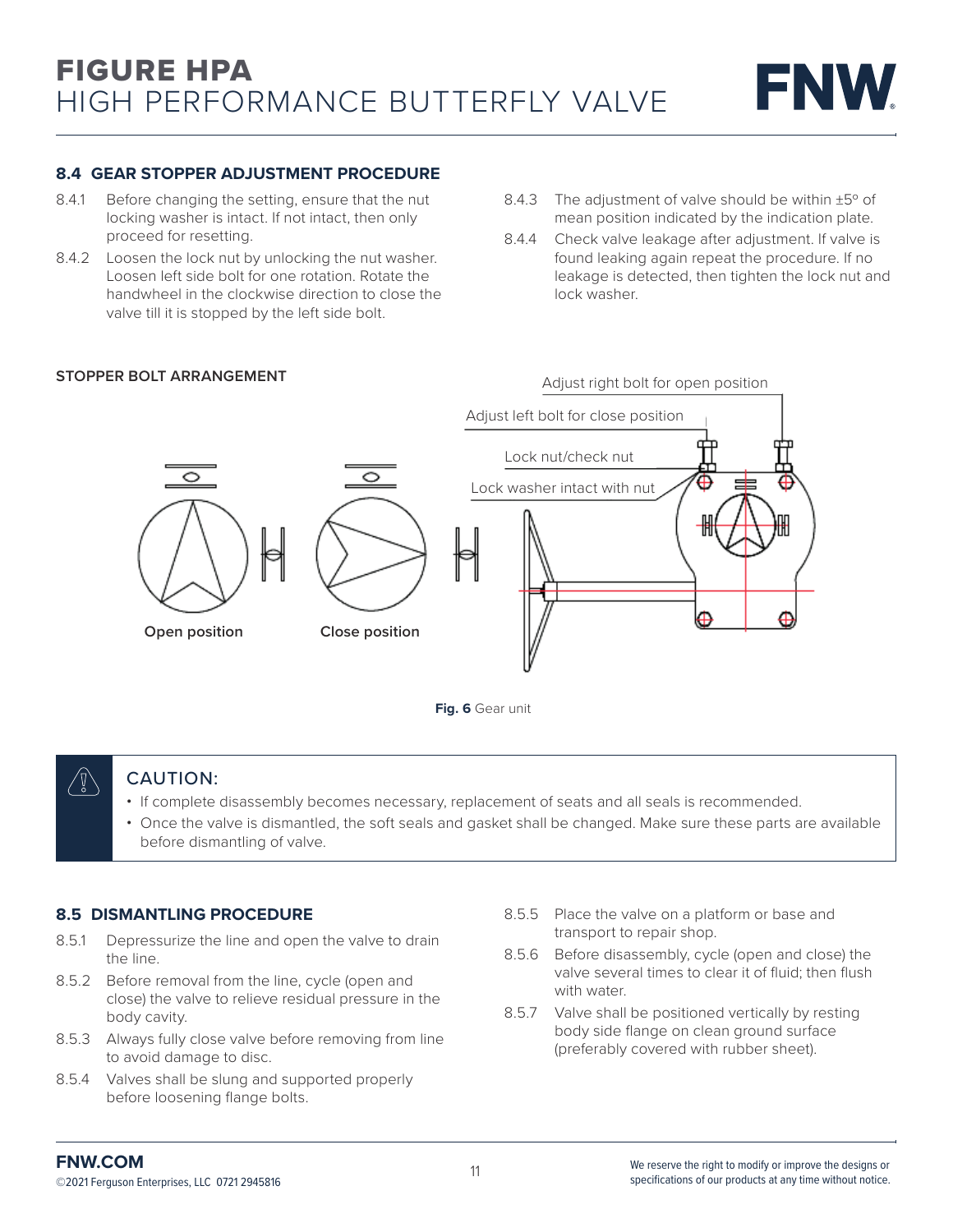

- 8.5.8 Close the valve completely and remove operator unit. Unscrew the lever lock bolt. Lift the lever by pressing the latch of the lever out of the stem in case of hand lever operated valve.
- 8.5.9 Disconnect supply source and remove the pneumatic/electric/hydraulic actuator unit. Do not remove a spring return actuator unless a stop-screw is carrying spring force. Lift the gear operator out of the stem by removing the bolts in case of gear operated valve.
- 8.5.10 Secure body in a suitable clamping device without damaging it.
- 8.5.11 Remove all retainer screws (9) and remove the seat retainer (5).
- 8.5.12 Remove the seat (04) and replace it.
- 8.5.13 Remove counter sunk screws (24) and mounting plate (23) on wafer and lug valve sizes above 12" (see 9 B). For double flange type (see 9 C), remove hex bolts (23), spring washers (25) and bracket (23).
- 8.5.14 Remove the hex nuts (17) and Belleville washer (16) from gland flange (17) and remove the gland flange(14). The studs (15) do not have to be removed.
- 8.5.15 Remove the wedge pin welds by grinding or machining off the welds and remove the wedge pin (8).
- 8.5.16 Remove the stem retainer (snap ring) (13) and pull the stem (3) out and remove the disc spacers (6), gland (12) gland packing (11).
- 8.5.17 Gently pull the disc (2) from the body (1).
- 8.5.18 Remove the bottom flange bolt (21), spring washers (20) and remove the bottom cover (19).
- 8.5.19 Remove the bottom gasket (18).
- 8.5.20 Remove top bearings (7) either from top of the valve or the waterway.
- 8.5.21 Remove the bottom bearings (7).



### CAUTION:

- Before removal of the valve, ensure that the line is fully depressurized.
- Improper handling may cause disc damage or deformation of stem or seat, which will affect sealing and operational torque of the valve.
- Ensure that the disassembled components are kept in a clean place so that there will be no damage to the components.

### **8.6 REPAIR OF COMPONENTS**

- 8.6.1 The metallic parts should be cleaned.
- 8.6.2 After cleaning components, examine for damaged parts. Ensure that there are no scoring marks on the metallic sealing surfaces. Check the seals for scratches/wear.
- 8.6.3 Replace the damaged parts. The parts such as seats and stem packing bearings are recommended to be replaced with new ones whenever the valve is disassembled.

### **8.7 ASSEMBLY PROCEDURE**

8.7.1 Inspect and clean all parts to make sure they are free of dust, grit or other material. A new set of gasket and seals shall be used once the valve is disassembled. Refer to Section 9 for recommended spare parts. Replace any damaged parts.

- 8.7.2 Before assembly, visually inspect all the valve components for damage. Look for damage to the seating areas on the disc and check parts as per bill of material.
- 8.7.3 Apply rust preventative oil to parts, wherever applicable (i.e., body and disc stem bore in case of CS material).
- 8.7.4 Place the body (1) on a clean work surface. Install the bearings (7) with the help of mandrill into the upper stem bore and lower stem bore of the body. Refer to 9A, 9B, 9C for quantity of bearings required for each construction.
- 8.7.5 Place the cover gasket (18) from bottom side.
- 8.7.6 Assemble bottom cover (19) and fasten the bolts (21) with spring washers (20) of bottom cover.
- 8.7.7 For smooth assembly of the stem (3) into the disc (2), it may be necessary to coat the stem (3) and disc bore lightly with a lubricant compatible with the media to be handled by the valve.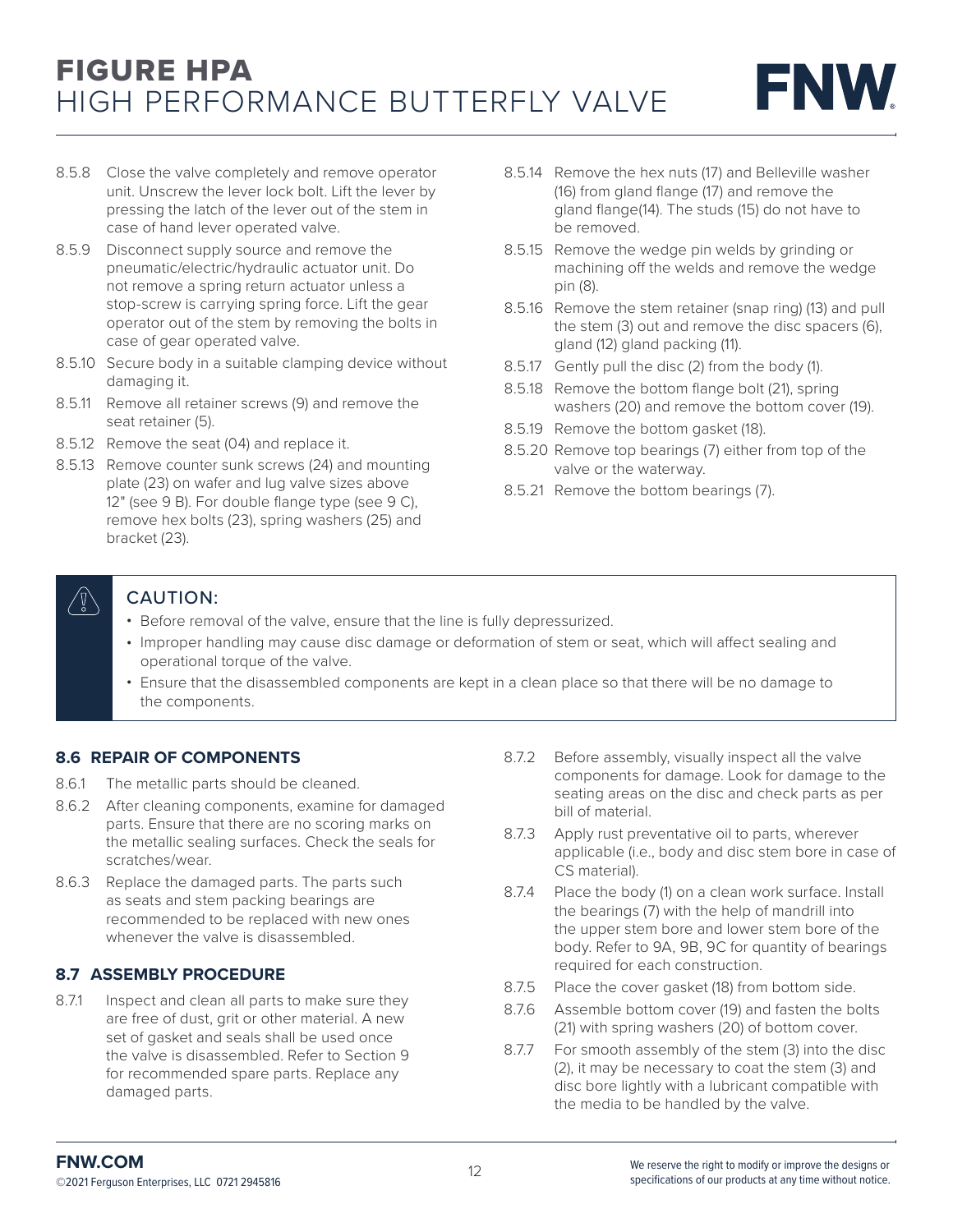

- 8.7.8 Slide the stem (3) through the top bearing (08) and engage the top disc spacer (6) toward the bonnet when applicable, place the disc (2) and slide the stem (3) through disc stem bore. Place the lower disc spacer (6) and push the stem through lower bearing (7) into the body (1).
- 8.7.9 Insert the wedge pins (8) into disc holes for wedge pin. Take care that pin flat surface matches to stem flat surface and drive them into place. When pins are correctly installed, the drive shaft will be as shown in Fig. 7. Cycle the disc 4 to 5 times.
- 8.7.10 Place the packing spacer (10) into stuffing box region and insert the set of gland packing (11) into stuffing box above the packing spacer.



- 8.7.11 Place the gland (12) above the gland packing.
- 8.7.12 Install the stem retainer (snap ring) (13) on the stem.
- 8.7.13 Fix the gland flange assembly (14) through stem, insert the Belleville washers (16) and install nut (17), tighten the nut (17) slowly till to the ISO top flange.
- 8.7.14 Install the Seat (3) into the Seat Retainer Ring (5).
- 8.7.15 Insert the seat and seat retainer assembly into the body with disc in closed position. Apply anti-seize grease for threading area. Insert the retainer bolts in alternating sequence.
- 8.7.16 Cycle the disc and set disc in closed position.
- 8.7.17 Disc pins to be Tig spot welded after leakage testing.
- 8.7.18 When the gear operator or hand lever or actuator is reassembled on the valve, it may be necessary to adjust gear operator or hand lever, or actuator

travel stops to ensure proper setting of the butterfly in the open and closed position).

- 8.7.19 In case of gear operated valves, install bracket and coupling and fix the gear unit. Ensure smooth operation of valve during opening and closing.
- 8.7.20 In case of actuated valves, install the actuators per manufacturer's IOM. Ensure the indicator of actuator position is matching to valve position when installing and mounting actuator to valve.
- 8.7.21 After assembly, the valve shall be tested for leakage across the seats and through the stem seals.

### **8.8 PROCEDURE FOR GLAND PACKING REPLACEMENT**

If further adjustment of the gland packing is inappropriate, adopt the following procedure for its removal and replacement.

- 8.8.1 Remove the operator (lever, gear box or actuator) in accordance with section 8.5.
	- Remove key from shaft (if applicable).
	- Remove gland nuts.
	- Remove gland, gland flange.
	- Remove gland packings using a pointed instrument.
- 8.8.2 Fit new gland packing rings.
- 8.8.3 Refit gland and gland flange.
- 8.8.4 Refit gland nuts, tighten evenly until heavy resistance is felt. During this operation, turn the stem to ensure that the packing is not over tightened.
- 8.8.5 Refit the operator.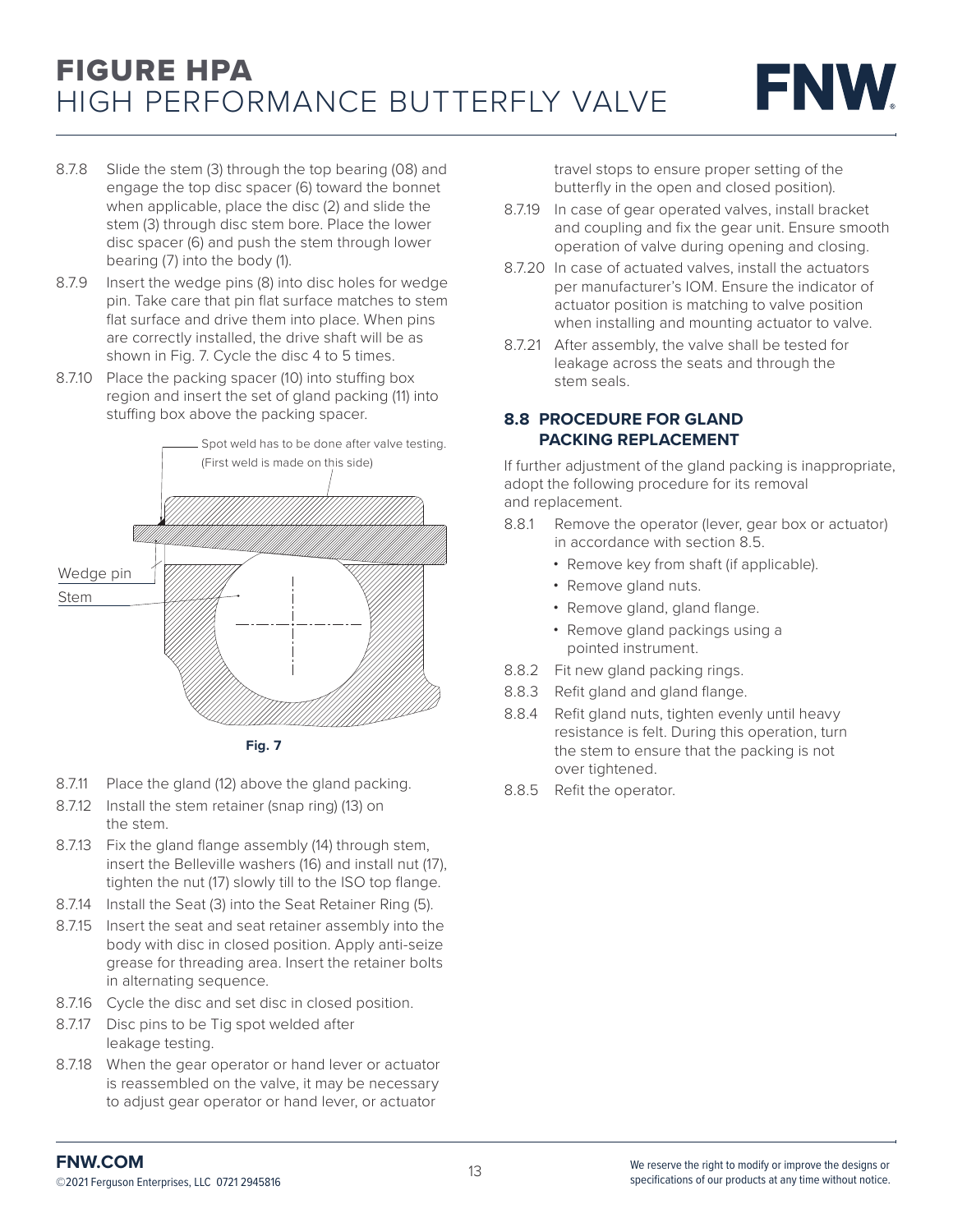#### **8.9 PROCEDURE FOR SEAT REPLACEMENT**

- 8.9.1 Remove the retainer ring as per procedure described in section 8.5.
- 8.9.2 Remove retainer ring gasket in fire safe seat design. This is not applicable for soft seat.
- 8.9.3 Remove fire safe seat/soft seat.
- 8.9.4 Remove body gasket (applicable for fire safe design).
- 8.9.5 If the seat is tight, move the disc to open position and if still tight, gently drive the seat out of the body using smooth blunt instrument.
- 8.9.6 Ensure that all components are clean. Position the disc in closed position.
- 8.9.7 Refit components by using steps in section 8.7.

### T)

### CAUTION:

- Improper handling may cause disc and seat damage or deformation of stem, which will affect sealing and operational torque of the valve.
- Faulty installation may lead to valve and/or pipeline damage.
- Ensure that the soft parts are changed once they are removed from the valve.
- Avoid contact with the valve closure element during cycling.

### 9. RECOMMENDED SPARE PARTS

- 9.1 Before the start of repair operations, we recommend that one set of spares as given in Table 2 should be available.
- 9.2 For normal operation (2 years), we recommend one set of spares to be available at site.

| Item No. |                | <b>Part Description</b> |  |
|----------|----------------|-------------------------|--|
|          |                | Seat $(3)$              |  |
|          | 2              | Bearing (7)             |  |
|          | 3              | Gland packing (11)      |  |
|          | $\overline{4}$ | Stem Retainer (3)       |  |
|          | 5              | Bottom Gasket (18)      |  |
|          | 6              | Wedge Pin (8)           |  |
|          |                | Belleville Spring (16)  |  |
|          | 8              | Seat Gasket (22)        |  |

**Table 2:** Recommended spare parts list



### CAUTION:

All equipment must be fitted only with manufacturer's original spare parts. When ordering for spare parts, always convey the following information: size of valve, sr. no. and mfg. date which is available in the nameplate tag.

### 10. DISPOSAL ACTION

### **10.1 DISPOSAL INSTRUCTIONS**

- 10.1.1 Metallic components of product are to be cleaned and recycled.
- 10.1.2 Foam, Rubber, Elastomer, Polymers and Plastics components, along with packing materials are to be scrapped according to regional regulations in which they are to be disposed.
- 10.1.3 Wooden boxes may be reused based on the condition of the boxes, or they may be recycled.

### 11. CE INSTRUCTIONS

- 11.1 Each valve has a stainless-steel name plate fixed to the body.
- 11.2 The nameplate is marked with details of figure number, along with various other details such as the materials of construction, limiting temperatures and pressure rating.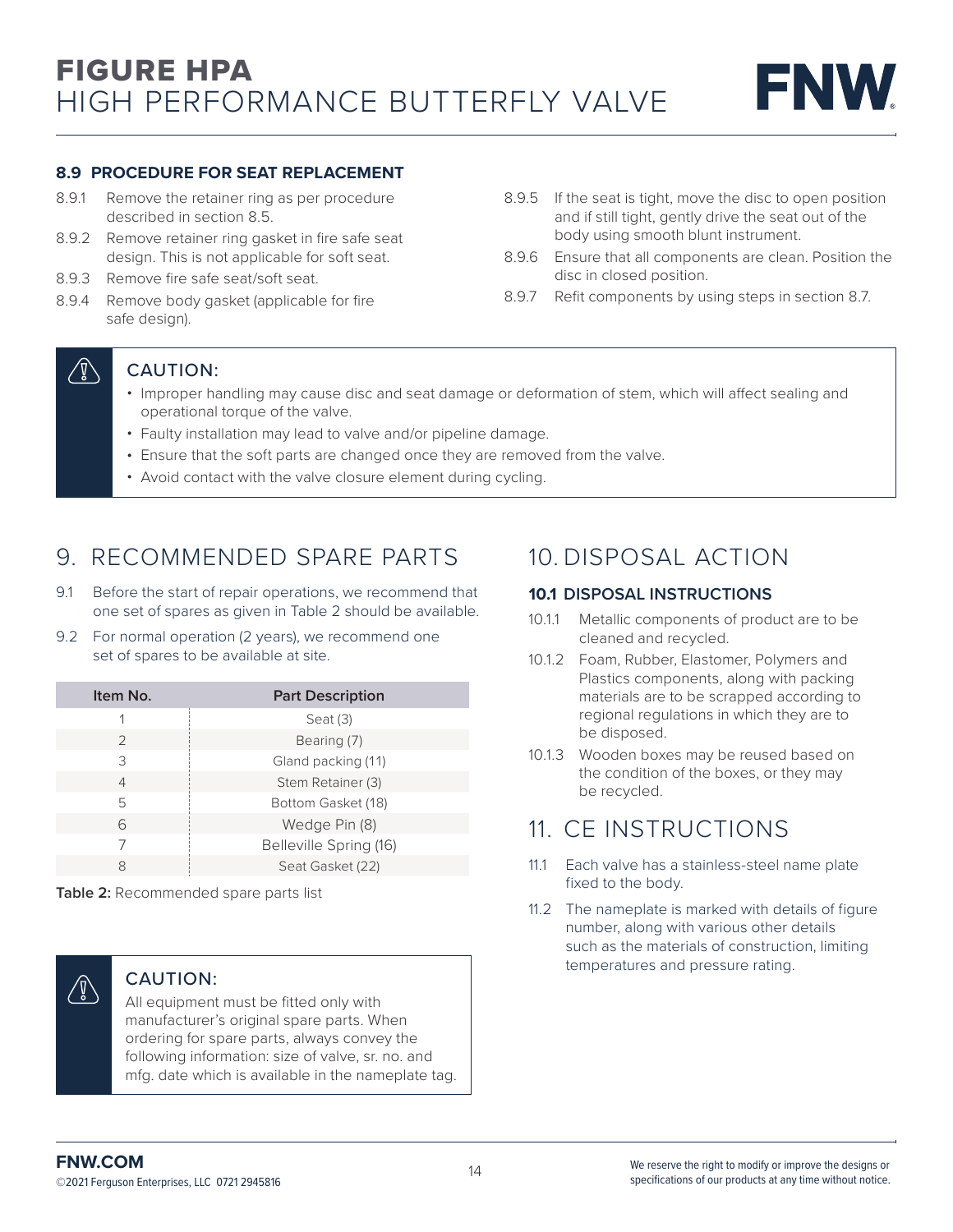

## APPENDIX A

### TECHNICAL INFORMATION

#### **A1. References**

| Design/pressure-temperature ratings |                                                            |  |  |
|-------------------------------------|------------------------------------------------------------|--|--|
| API 609                             | Butterfly Valves: Lug- and wafer-type                      |  |  |
| <b>ASME B 16.34</b>                 | Valves: flanged, threaded and welding ends                 |  |  |
| Face-to-face dimensions             |                                                            |  |  |
| API 609                             | Face-to-face and end-to-end dimensions of valves           |  |  |
| <b>End connections</b>              |                                                            |  |  |
| <b>ASMF B165</b>                    | Pipe flanges and flanged fittings (NPS 1/2 through NPS 24) |  |  |
| <b>ASME B16.47</b>                  | Large diameter steel flanges (NPS 26 through NPS 60)       |  |  |
| <b>Fire test</b>                    |                                                            |  |  |
| API 607                             | Fire test for soft seated quarter-turn valves              |  |  |

#### **A2. Tightening sequence and torque**

Tighten bolts evenly and diagonally opposite to each other or in a crisscross pattern. Use the torque figures as shown in Table 3.



**Fig. 8** Tightening sequence for 12 bolts

| <b>Thread size</b><br>(inch) | Torque<br>(Nm) |
|------------------------------|----------------|
| 3/8                          | $18 - 25$      |
| 1/2                          | $46 - 65$      |
| 9/16                         | $67 - 95$      |
| 5/8                          | $170 - 190$    |
| 3/4                          | 252-280        |
| 7/8                          | 342-380        |
| 1                            | 460-508        |
| $1 - 1/8$                    | 594-660        |
| $1 - 1/4$                    | 756-840        |
| $1 - 3/8$                    | 1054-1544      |
| $1 - 1/2$                    | 1125-1250      |
| $1 - 5/8$                    | 1752-2575      |
| $1 - 3/4$                    | 2194-3228      |
| $1 - 7/8$                    | 2704-3984      |
| $\overline{2}$               | 3288-4849      |

**Table 3** Tightening torque values